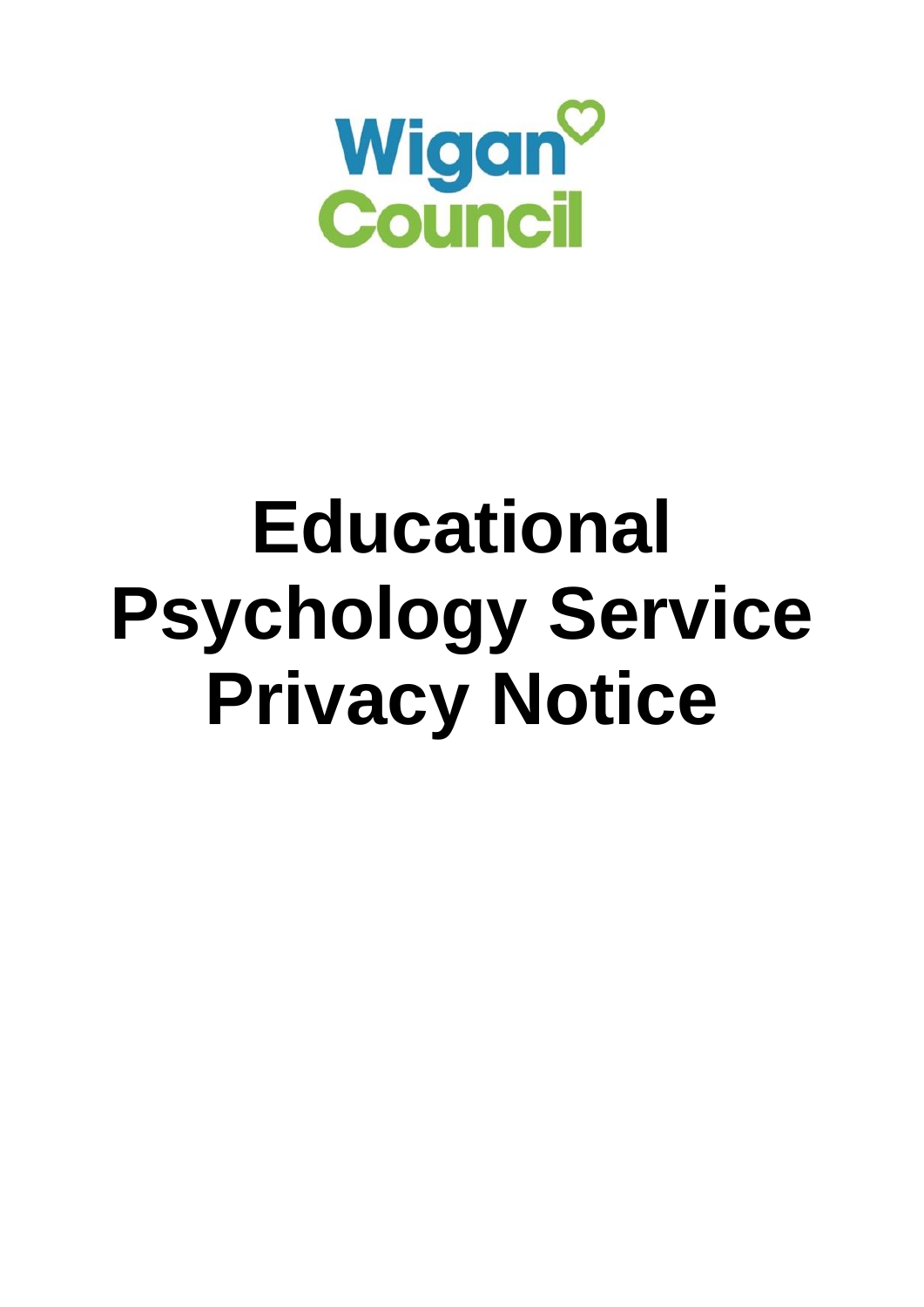| Document control     |                                                      |                 |
|----------------------|------------------------------------------------------|-----------------|
| Document title       | <b>Educational Psychology Service Privacy Notice</b> |                 |
| Purpose              |                                                      |                 |
| Author               |                                                      |                 |
| Date of publication  | 14.02.20                                             |                 |
| Owner/responsibility | Jo Simmons on behalf of Louise Tuersley-Dixon        |                 |
| <b>Distribution</b>  | LanConsent/Other                                     |                 |
| Version              | Date                                                 | <b>Comments</b> |
| Version 1.0          | 25.05.18                                             |                 |
|                      |                                                      |                 |
|                      |                                                      |                 |
|                      |                                                      |                 |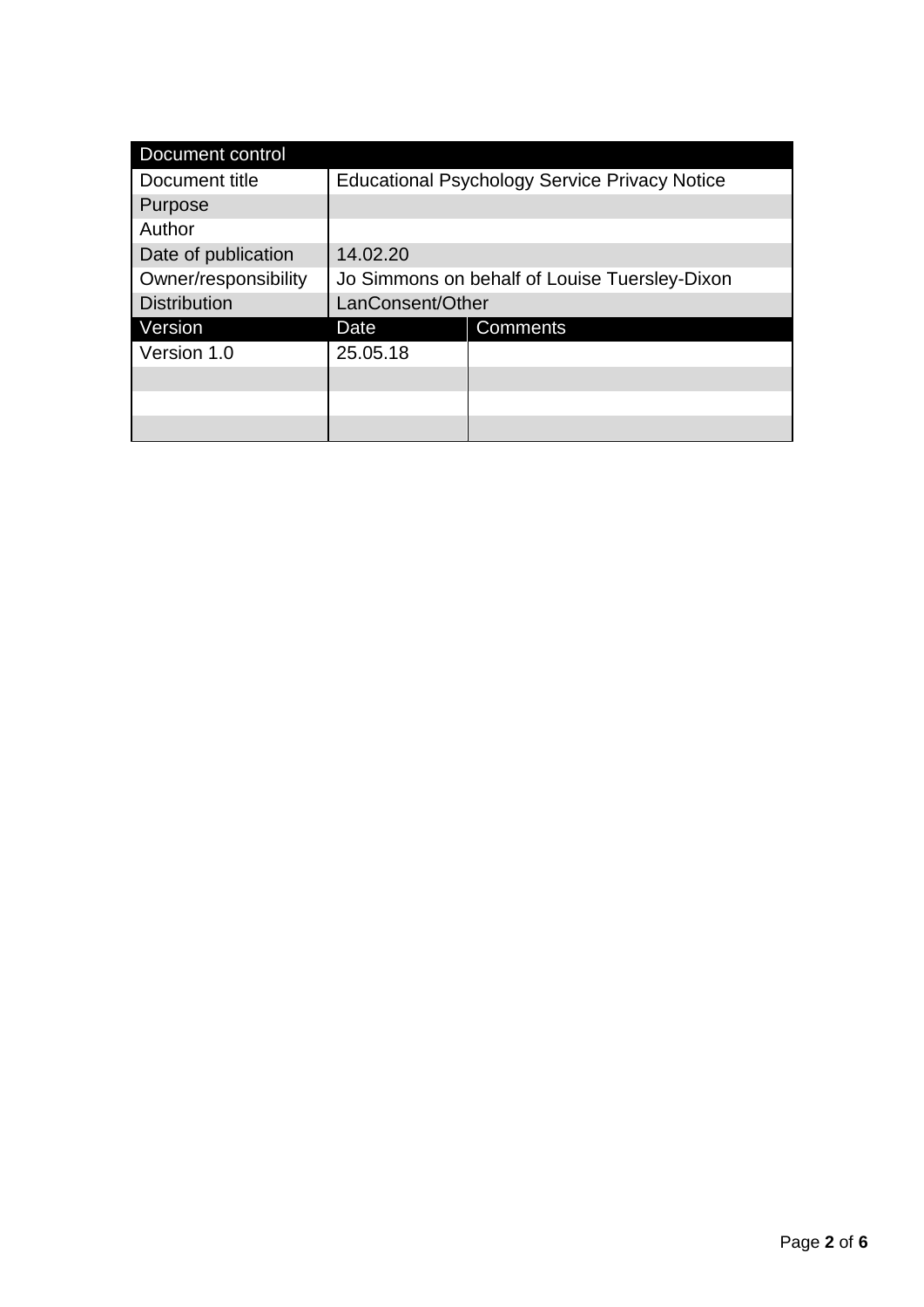

# **Educational Psychology Service Privacy Notice**

Wigan Council ('a data controller') is committed to protecting the privacy and security of your personal information.

Wigan Council and organisations who work on our behalf, collect, store and process personal and sensitive information about children, young people and their families. This information enables us to carry out specific functions that we are responsible for.

We recognise the need to treat personal and sensitive data in a fair and lawful manner. No personal information held by us will be processed unless the requirements for fair and lawful processing can be met.

Our core obligations under the General Data Protection Regulations (GDPR) and commitments are set out in the Council's [Primary Privacy Notice.](https://www.wigan.gov.uk/privacynotices)

This notice provides additional privacy for children, young people and their families.

It describes how we collect, use and share personal information about you:

- Before, during and after your relationship with us ends;
- The types of personal information we need to process, including information the law describes as 'special' because of its sensitivity.

It is important that you read this notice, together with any other privacy information so that you are aware of how and why we use yours or your child's information.

### **Purpose(s):**

The main purposes for processing your personal information are:

Co-operating to improve the well-being of children, young people and families in relation to:

- Physical and mental health and emotional well-being;
- Protection from harm and neglect:
- Education, training and recreation:
- Social and economic well-being;

We also use personal data to:

- Support your children's learning;
- To monitor and report on their progress;
- Provide appropriate pastoral care;
- For purposes of safeguarding;
- Assess the quality of our services;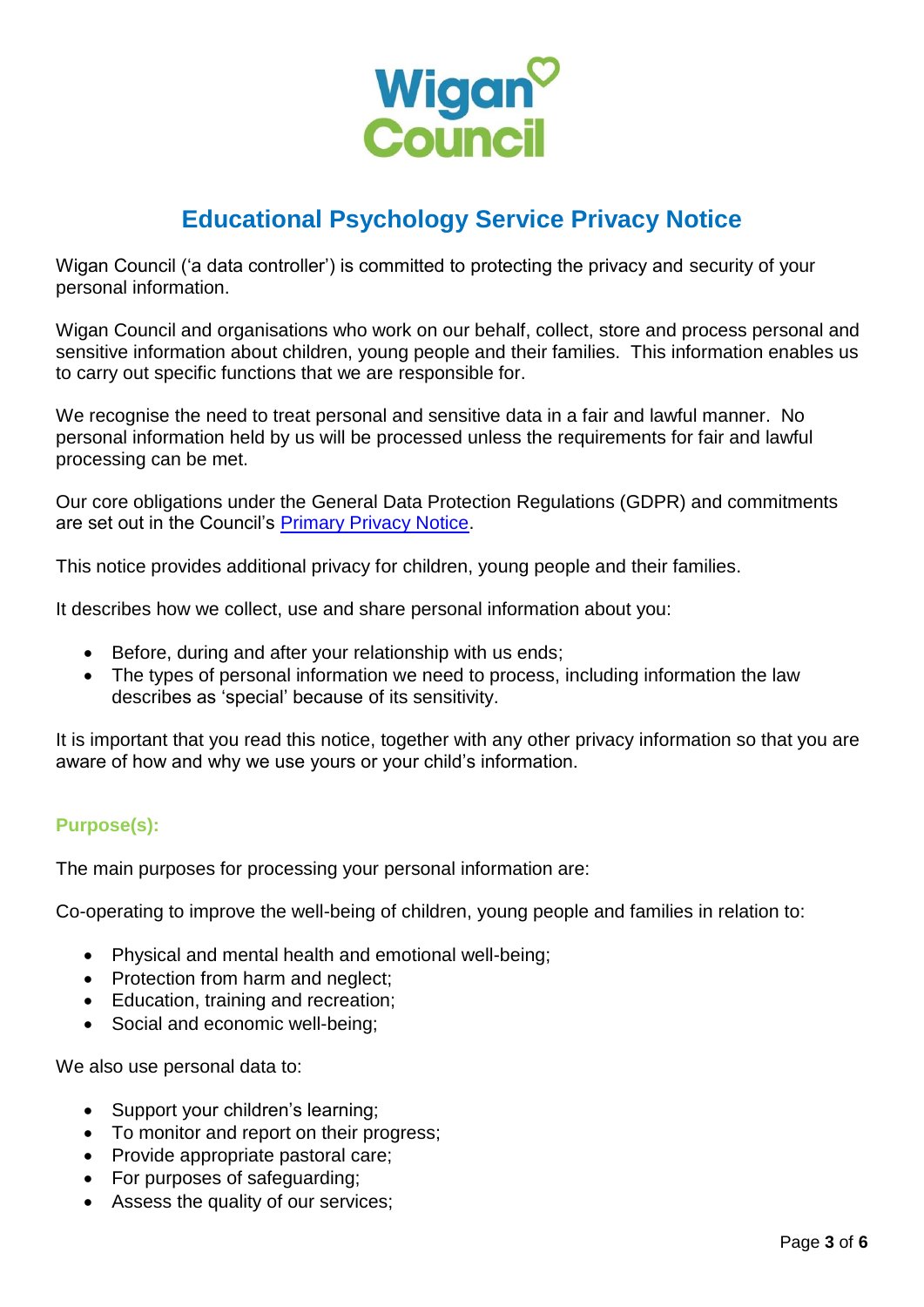# **Categories of Personal Data:**

In order to carry out activities and obligations as providers of services to children, young people and their families we process personal information in relation to:

- Personal contact details such as name, title, address, telephone numbers and personal email addresses;
- Personal demographics including date of birth, gender, , relationships
- Contact details such as names, address, personal email and telephone numbers;
- Children and young people's photographs and video images (with your consent) to be used as part of therapeutic support work with the child or young personr to be able to use to promote our service in future and to use as a training tool to improve our service delivery.
- Details of whether your child is a young carer

# **Special Categories:**

We may also collect, store and use the following 'special categories' of more sensitive personal information:

- Information about you and your child's race or ethnicity, religious beliefs, sexual orientation.
- Your child's primary and additional special educational needs.
- Outcomes your child is working towards.
- Your child's strengths and assets.
- Identification numbers, online identifier and factors specific to your child's physical, physiological, genetic, mental, economic, cultural or social identify. This could include reports from the Police, court information/orders and health information, e.g. DNA.
- Details of professionals involved in your care and information that they have about you which outlines your support needs. This may include sensitive safeguarding information such as domestic abuse reports, neglect assessment, child sexual exploitation or medical reports.

# **The legal bases we rely on for processing your personal information are:**

- Necessary in order to perform a public task in the public interest/official functions.
- Necessary to protect the vital interests of the data subject i.e. your child and for carrying out obligations under social protection law or in the substantial public interest (for special category data).
- Consent (where you have signed a consent form in relation to Early Help/Start Well services and PLO Pre-proceedings).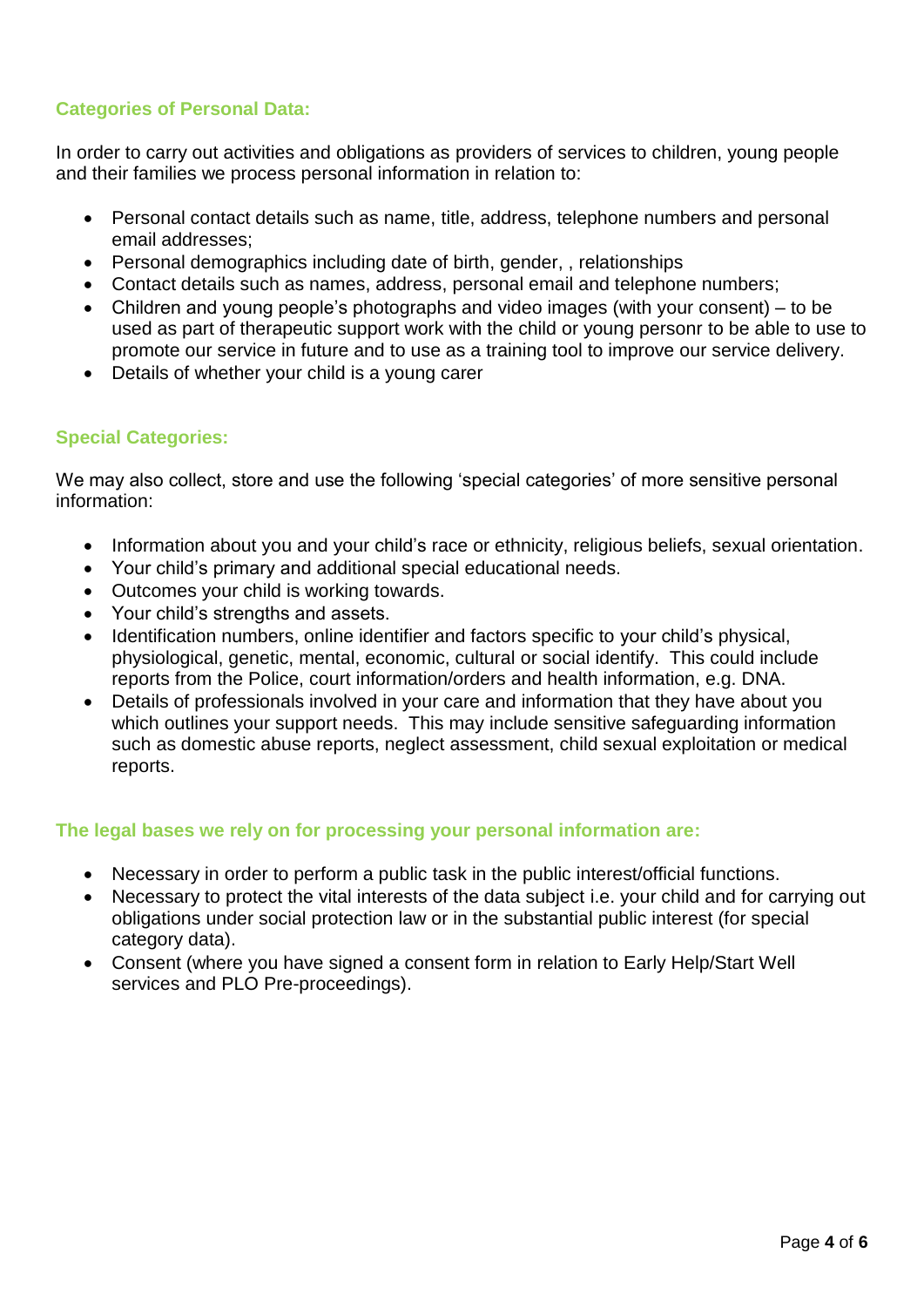# **DATA SHARING**

The Service will hold records on your child, including the referral form, reports, file notes and information provided by other Education, Health and Care agencies. This will enable us to access information about our work with you and to ensure your child gets the best possible support that is co-ordinated, joined-up and gives us an accurate record of the services that have been involved in the care of your child. .

With your consent, we will share information about your child with relevant Education, Health and Care agencies to ensure the best outcomes for your child. In this context these can include:

- Educational establishments/departments, i.e. Early Years Providers, Schools, Colleges, SEND and Autism Panel, School Organisation.
- Health Services, i.e. GPs, Paediatricians, Speech and Language Therapy, Occupational Therapy, Physiotherapy, Health Visitors and School Nurse, CAMHS, Inspiring Healthy Lifestyles.
- The Police, Court and youth justice services.
- Department for Education.
- Department for Health and Social Care.
- Organisations that provided support i.e. residential homes, supported accommodation, personal assistants.
- Any other person or organisation exercising functions or engaged in activities in relation to children and adults in the authority's area.

We may also share information with the Police, the Court and the above agencies if legally obliged to do so to ensure protection of children and adults from harm

# **DATA RETENTION**

We will only retain personal information for as long as necessary to fulfil the purpose we collected it for, including for the purposes of satisfying any future legal, accounting, or reporting requirements.

We must continue to retain necessary information in accordance with our corporate records management policy to fulfil legal, statutory and regulatory requirements.

# **RIGHTS OF ACCESS, CORRECTION, ERASURE AND RESTRICTION**

- You have the right to ask for your information and there will not be a charge for you to do so. This is known as a subject access request.
- To ask for your information to be corrected if it is inaccurate or incomplete.
- To ask for your information to be deleted or removed where there is no need for us to continue processing it. (right to be forgotten)
- To ask us to restrict the use of your information.
- To ask us to copy or transfer your information from one IT system to another in a safe and secure way without impacting the quality of the information.

You will not have to pay a fee to access your personal information (or to exercise any of the other rights). However, we may charge a reasonable fee if your request for access is in our view unreasonable or excessive. Alternatively, we may refuse to comply with the request in such circumstances.